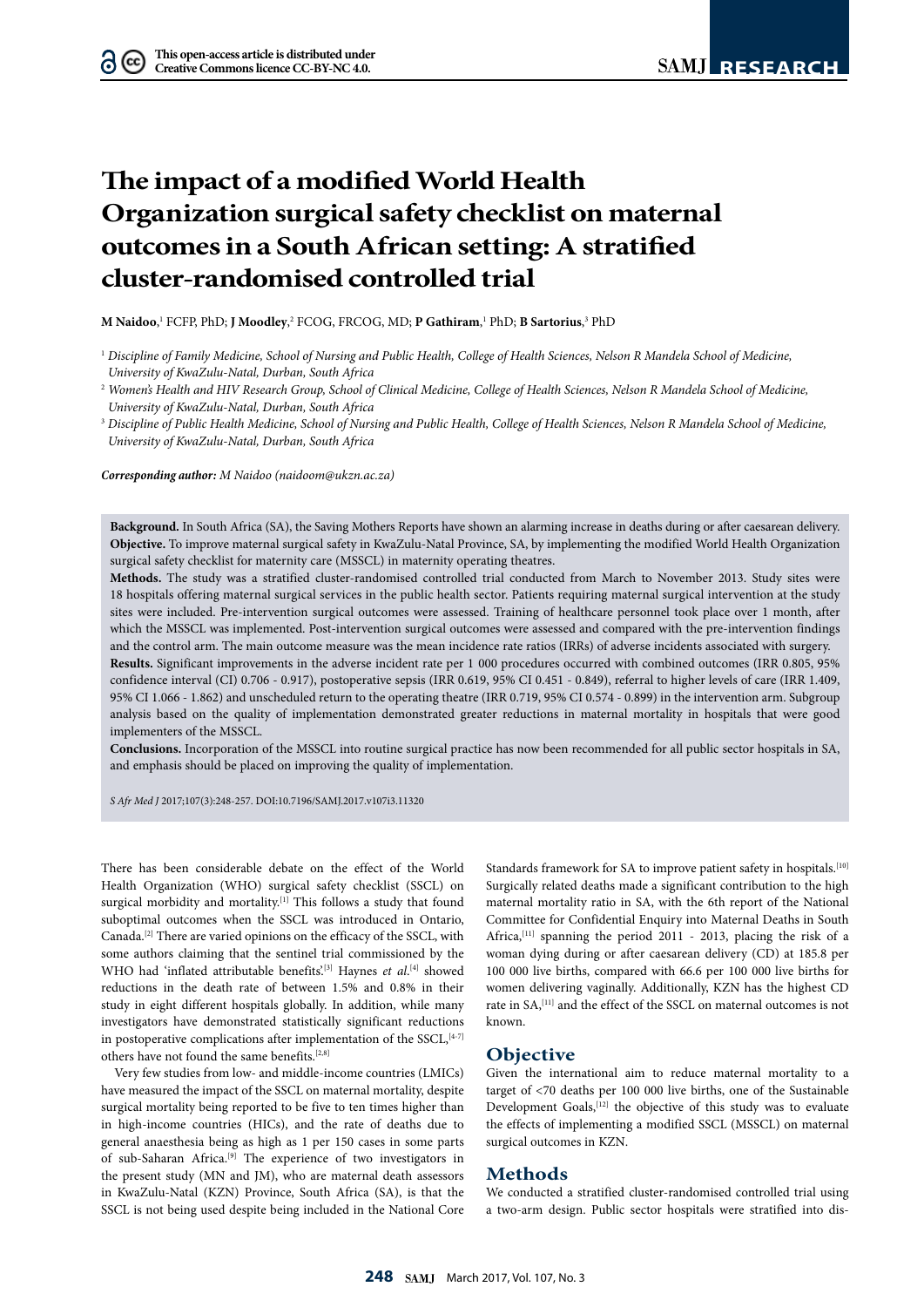trict hospitals (DHs) or regional hospitals (RHs), with the DHs being further classified as large or small based on the number of CDs performed per month. Further geographical stratification occurred based on the three demarcated health areas in the province (Appendix 1). Central and tertiary hospitals were excluded, as they are not found in all the three areas. The sites were then randomised into intervention or control (where no intervention took place) arms, with nine hospitals in each. A computerised system was used to randomly select the hospital clusters for the intervention and control arms. Surgical outcomes were estimated over a period of 9 months – 3 months before intervention (baseline) and 6 months after intervention. Both rural and urban hospitals were included, and they represented 18 (12 DHs and 6 RHs) out of 50 public hospitals in KZN. Information on the number of CDs and the number of deliveries performed at various hospitals in KZN during 2011 was obtained from the District Health Information System. As this was a cluster-randomised control trial, the sample size was worked out by first estimating the average number of CDs done in hospitals that met the eligibility criteria. This was calculated as 85 CDs per month per site. The intra-cluster correlation coefficient (ICC) was obtained for maternal outcomes from a published WHO survey done in 2005.[13] However, the median ICC for maternal outcomes of 0.011 reported was applicable to all maternal outcomes and not just surgical outcomes.[13] Haynes *et al*. [4] reported inpatient complication rates following surgery of 11% before and 7% after intervention, which translates into a 36% overall reduction. A review investigating complication rates after CD over a 10-year period in The Netherlands<sup>[14]</sup> reported a complication rate of 50.5%, which was adjusted when all the minor postoperative complications were removed. This gave an incident rate of 512 events among 2 647 CDs, which equated to a complication rate of 19.3%, slightly higher than the WHO estimate of 3 - 16%.

When the sample size for this study was calculated, the following were taken into account:<sup>[15]</sup> (*i*) the sample size was calculated for binary outcomes that were used in the study; (*ii*) the number of clusters in each group was calculated with an 80% power; (*iii*) a 5% significance level was used; (*iv*) the average cluster size was 85 patients per month over a 6-month period (*n*=510 patients); (*v*) the ICC used was 0.011; (*vi*) the complication rate in the control group was estimated at 19.34%; and (*vii*) the complication rate expected for the intervention group would be reduced by 36.36%, giving a rate of 12.31%.

Sample size (regional and district hospitals) as well as the number of hospitals in each arm (control and intervention arms) was calculated using Stata: Release 13 Statistical Software (StataCorp, USA). The sample size estimate for binary outcomes using an effect size based on proportions in this experimental study was calculated as 422 per group. This was multiplied by the design effect used in cluster-randomised trials, i.e.  $1 + (n - 1)$  p, where *n* is the sample size per cluster (510) and  $p$  is the ICC.<sup>[15]</sup> This gave a sample size of 3 785. Divided by the average sample size of 510, this gave a figure of six clusters for both the intervention and control groups. However, because of the variability between district hospitals in terms of size and geographical location, it was decided to stratify them further based on geographical location and hospital size in relation to maternal surgical workload. In total, nine clusters per arm of the study (18 clusters) were selected.

#### **The MSSCL**

The intervention on the use of the MSSCL consisted of training by the principal investigator (MN) of doctors and nurses working in maternity operating theatres during May 2013. The MSSCL used was the SSCL adapted by the provincial health department of the Western Cape Province of SA and further modified by us (we deleted an item on scalp vein electrodes). The MSSCL consists of three sections, the sign-in phase, the time-out phase and the sign-out phase.

#### **Before induction of anaesthesia (sign in)**

During this phase the identity of the woman, the procedure and consent is confirmed. The anaesthetist and paediatrician/midwife confirm that the anaesthetic and neonatal safety checks are complete with no problems. A pulse oximeter is confirmed to be on the patient and in working order. The surgeon and anaesthetist then confirm that the patient has no allergies and does not have a difficult airway, and that there is no risk of aspiration or excessive blood loss. This phase should ideally take 30 - 60 seconds.

#### **Before the skin incision (time out)**

This occurs after induction of the anaesthetic. During this phase all members would have introduced themselves. The patient identity and procedure are again confirmed. The surgeon reviews whether additional procedures are planned and whether there are concerns about the placental site. The anaesthetist also states whether he/she has any concerns about the patient, and the nursing team confirms sterility of the instruments and that there are no equipment concerns. The team confirms that prophylactic antibiotic/s, antacids and, if applicable, antiretrovirals have been administered to the patient. This process should also take about 30 - 60 seconds.

#### **Before the patient leaves the operating room (sign out)**

This occurs at the end of the operation. The nurse confirms that the procedure has been recorded and that the instrument, swab and needle count is correct. Specimens are confirmed to be appropriately labelled. Blood loss is confirmed to have been recorded. If there were any equipment concerns, these problems have to be addressed before the next procedure. The baby/babies are correctly identified. The surgeon, anaesthetist and recovery room nurse review the key concerns for recovery and decide whether the patient needs further management. This process should take 30 - 60 seconds.

#### **Data collection and statistical analysis**

Institutional monthly data collection sheets contained count numbers of the various maternal operations performed, the total number of births, and intraoperative complications such as airway problems, hypotension, haemorrhage, surgical complications and deaths. Postoperative complications consisted of monthly count data of postpartum haemorrhage (PPH), shock, sepsis, deep-vein thrombosis (DVT) or pulmonary embolus, referral to a higher level of care (an RH in the case of DHs or an intensive care unit (ICU) for RHs), unscheduled return to the operating theatre, postoperative deaths and other postoperative complications not listed on the data sheet. Patients who had operations at other hospitals and were subsequently referred to an RH were excluded from the count data of that RH. Data collection sheets were left with theatre staff, labour ward staff and staff from the postoperative wards for them to complete, and these were collected by the principal investigator. In addition, data were extracted from the following sources: (*i*) operative theatre register; (*ii*) adverse incident books/files; (*iii*) operative notes in theatre; (*iv*) labour ward register; (*v*) admission books in the postnatal wards; and (*vi*) high-care and ICU admission books. In addition, data relating to sepsis after surgery were obtained from the infection control manager, and data on surgically related deaths were provided by the labour ward operational manager and the obstetrician/medical officer in charge. All the data were finally collated onto one monthly surgical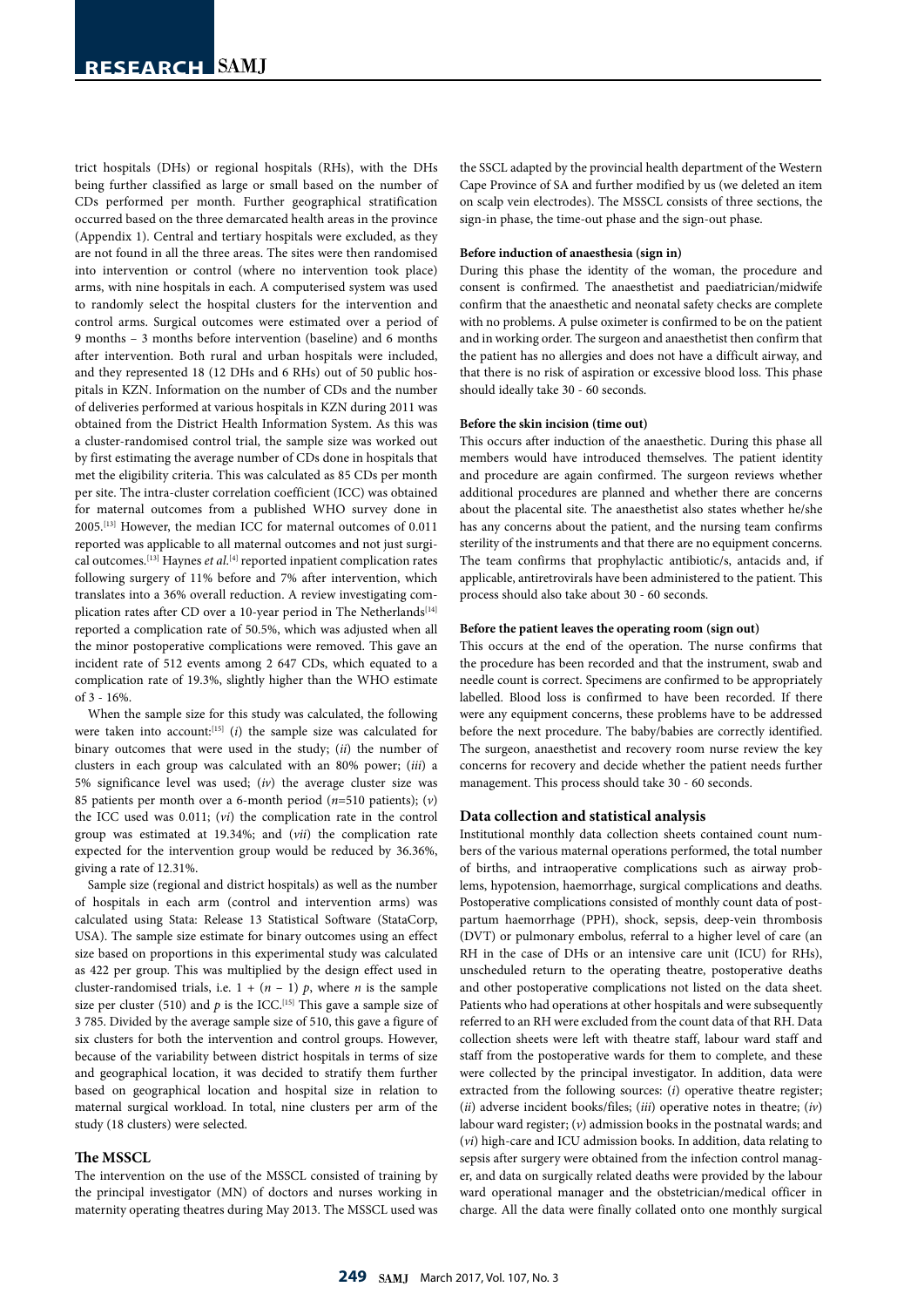outcome data collection tool. Data collection involved visiting the hospitals monthly for the first 3 months and then every 2 months for the next 6 months.

Data were verified by the principal investigator before being entered as a valid event in the data collection tool. Compliance with the MSSCL was evaluated by direct observation of an operative practice and by focus group discussions at the end of the study.

Data were processed and analysed using Stata: Release 13 Statistical Software. Complication rates were expressed as proportions of the operative procedures before and after intervention. An incident rate per 1 000 procedures was used for comparison of events at individual hospitals before and after intervention. A random-effects Poisson modelling approach was used to compare counts in hospitals in the intervention and control arms of the study. A within-facility random effect was incorporated to account for correlated (repeated) monthly measurements in each hospital to correctly estimate the significance when comparing pre- and post-intervention periods. This statistical model took into consideration monthly baseline outcomes (March - May 2013) and monthly intervention outcomes (June - November 2013) using count data, and factors the heterogeneity between the individual hospitals. Furthermore, an adjustment for multiple testing (given multiple outcomes) was performed to reduce the likelihood of a type I error (increased false-positive finding rate) using the Simes correction. Subgroup analysis involved comparing hospitals that implemented the MSSCL (good or poor implementation) with hospitals in the control arm. Observations on the quality of implementation were done by the principal investigator during visits to the institution when data were collected, and the quality of implementation was confirmed when focus group discussions were held at the hospitals that implemented the MSSCL. A very small proportion of operations were observed directly.

#### **Ethical considerations**

Ethical approval was obtained from the Biomedical Research Ethics Committee of the University of KwaZulu-Natal (UKZN) (ref. no. BE216/12) and institutional permission was provided by the KZN provincial Department of Health (ref. no. hrkm 146/12). The trial was registered with Pan African Clinical Trails Registry (PACTR201501000981262) retrospectively.

## **Results**

Fig. 1 summarises the trial outline using the Consolidated Standards of Reporting Trials (CONSORT) flow diagram for cluster-randomised controlled trials.

Ten hospitals implemented the MSSCL, with one small district hospital (DH1) from the control arm also implementing it despite not having any formal training on its use. Four hospitals implemented the checklist well. Characteristics of the hospitals in terms of the volume of obstetrics, site and obstetric surgical load for the 9 months of data collection in 2013 from each arm of the study are presented as supporting information in Appendix 2. The maternal surgery consisted of CDs, laparotomies for ectopic pregnancies, uterine evacuations, manual removal of placentas and unplanned returns to theatre.

CDs comprised 81.6% of all the operations reviewed (74.5% of all maternal surgery performed at the DHs and 83.8% at the RHs). The CD rate was 26.9% at the DHs and 39.7% at the RHs. There were 41 maternal deaths, the main causes of death being PPH (*n*=12, 29.3%), advanced HIV infection (*n*=7, 17.1%), pregnancy-related infection (*n*=5, 12.2%) and intraoperative haemorrhage (*n*=3, 7.3%). The adverse incident rates per 1 000 procedures for intervention and control hospitals, representing combined number of adverse incidents occurring intraoperatively and postoperatively (PPH, shock, sepsis,

unscheduled return to the operating theatre, DVT, pulmonary embolus and deaths), are shown in Fig. 2.

The numbers of events in the different arms, as well as the event rates per 1 000 procedures, are set out in Table 1.

Referral to a higher level of care (ICU, RH or tertiary hospital) was not regarded as an adverse event, as it indicated awareness on the part of the healthcare worker (HCW) that the patient required closer monitoring and more intensive postoperative care. Table 2 reflects the change in combined and individual adverse outcomes from baseline in the intervention and control arms.

Combined outcomes (*p*=0.013), postoperative sepsis (*p*=0.017) and unscheduled return to the operating theatre (*p*=0.017) showed significant improvements when the MSSCL was implemented, with referral to higher levels of care (*p*=0.052) showing marginal significance. Incidence rate ratios (IRRs) for the intervention arm v. the control arm from baseline to post intervention as per three sensitivity analysis scenarios ((*i*) as per protocol; (*ii*) one hospital in the control arm that incorrectly implemented intervention allocated to the intervention arm; and (*iii*) one hospital in the control arm that incorrectly implemented intervention excluded) showed significant improvements in the relative risk in all three scenarios for combined outcomes, unscheduled return to the operating theatre and sepsis (Fig. 3).

Owing to the confounding effect of the intervention having good implementation in some hospitals and poor implementation in others, the subgroup analysis was performed based on the level of implementation at each of the intervention sites, and these were compared with the control arm. Table 3 lists IRRs of hospitals with good and poor implementation of the MSSCL compared with the control arm. For this analysis, DH1 was included in the hospitals that had good implementation.

There were greater reductions in postoperative deaths and total maternal deaths and significant reductions in combined outcomes (*p*<0.05) in hospitals that were good implementers of the MSSCL compared with the control arm.

In six of the nine hospitals the MSSCL was poorly implemented. Poor implementation ranged from almost no implementation to just ticking off the checklist without engaging with the process. Results from the focus group discussions are summarised below.

#### **Reasons for poor implementation of the MSSCL**

- **• Poor teamwork between doctors and nurses.** Nurses complained that doctors refused to fill in the forms. Surgeons only arrived in the operating theatre when the anaesthetic had been administered. Doctors stated that they saw nurses filling in the form and assumed that this was part of the nurses' duties.
- **• Lack of support from senior HCWs and management.** Some of the staff complained that they did not feel supported by senior HCWs, so they were not motivated to implement the MSSCL.
- **• Personal motivation.** It emerged that personal motivation on the part of the HCWs was key to effective implementation. Most hospitals where the MSSCL was poorly implemented demonstrated a very low motivation to improve surgical safety.

## **Reasons for good implementation of the MSSCL**

**• Personal motivation.** The emergence of checklist champions at four of the sites was key to implementation of the MSSCL at these hospitals. These champions took it upon themselves to personally ensure that the MSSCL was implemented and also monitored its use in the operating theatre. The champions at these four sites were an anaesthetist, a scrub sister, an anaesthetic medical officer and an obstetric medical officer.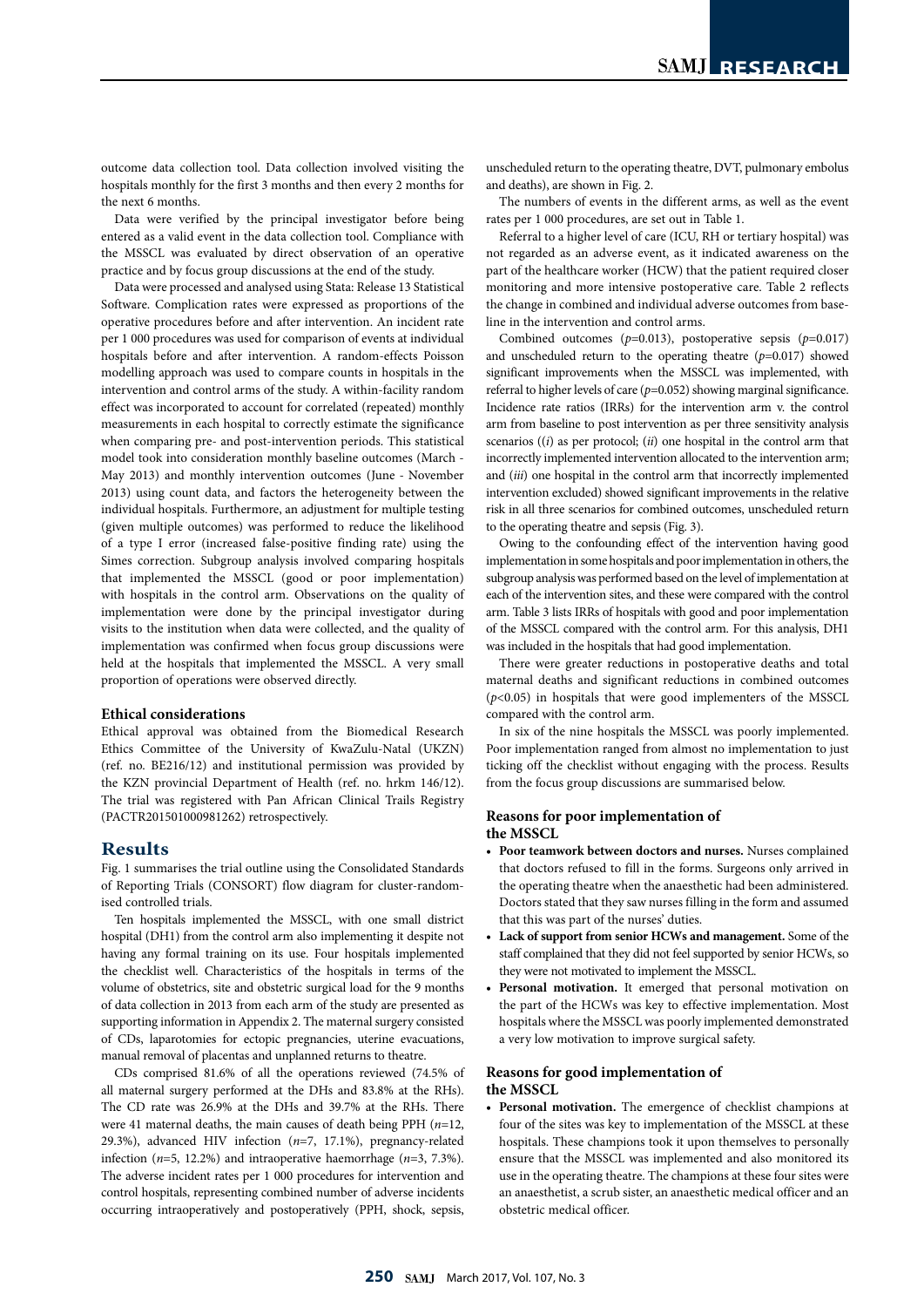**• Support from management.** The hospitals with good implementation of the MSSCL had greater support from senior clinicians and management than hospitals with poor implementation. In one hospital, the medical manager and the quality assurance manager were actively involved in monitoring and evaluation of the MSSCL.

## **Discussion**

## **Main findings**

The main study findings were significant improvements in combined adverse outcomes, postoperative sepsis and unscheduled return to the operating theatre in the intervention compared with the control arm, with referrals to a higher level of care showing marginal signifi-



*Fig. 1. Outline of the trial using the CONSORT flow diagram for cluster-randomised controlled trials.*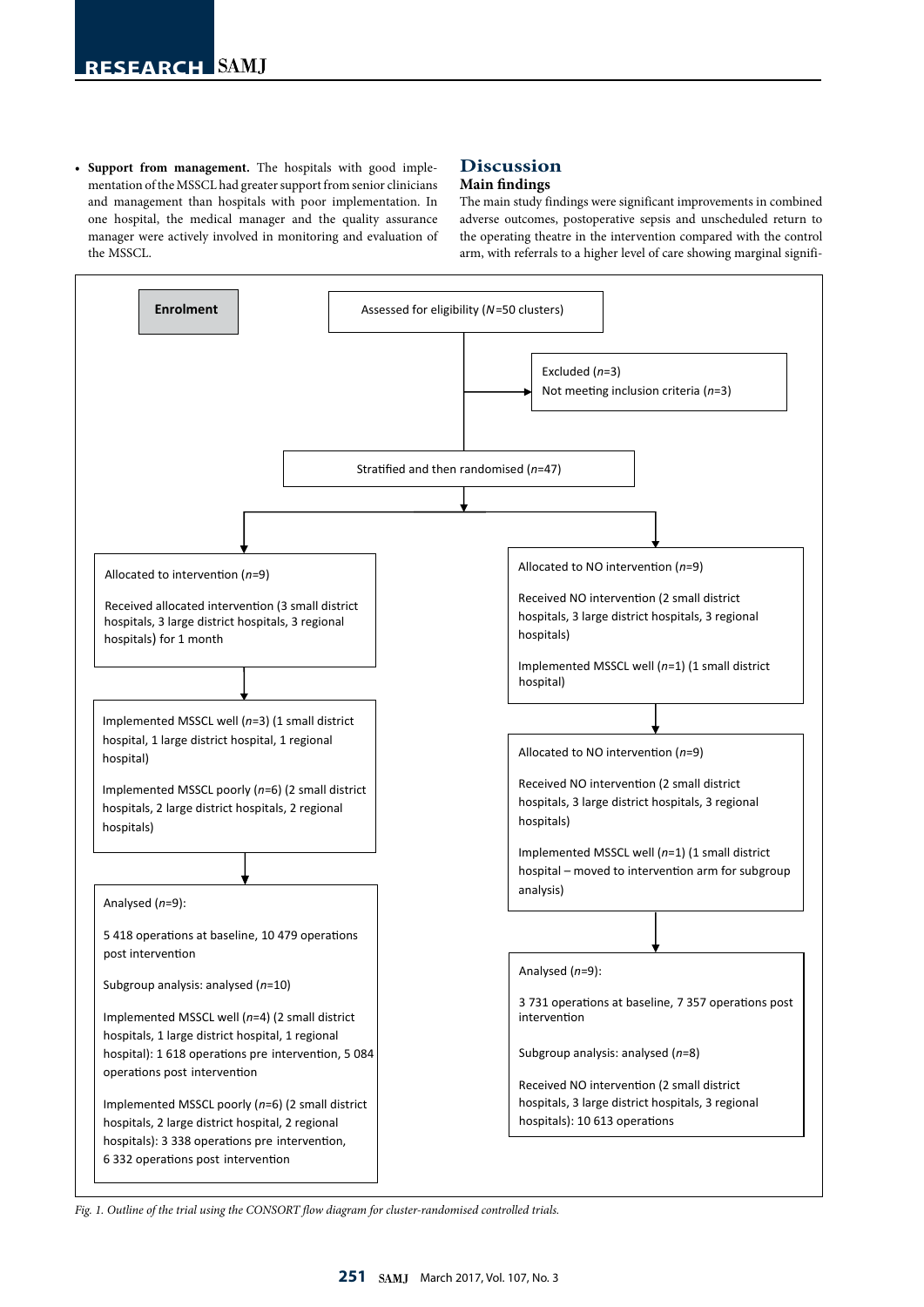| control groups                                     |                       |                |                  |                  |                    |              |              |                |  |
|----------------------------------------------------|-----------------------|----------------|------------------|------------------|--------------------|--------------|--------------|----------------|--|
|                                                    | <b>Summary counts</b> |                |                  |                  | <b>Rates/1 000</b> |              |              |                |  |
|                                                    | Baseline,             | Post int.,     | Baseline,        |                  | Baseline,          | Post int.,   | Baseline,    | Post int.,     |  |
| Event                                              | control               | control        | intervention     | Post int.        | control            | control      | intervention | intervention   |  |
| Intraoperative airway<br>complications             | $\overline{0}$        | $\mathbf{1}$   | $\mathbf{1}$     | $\overline{2}$   | $\overline{0}$     | 0.1          | 0.2          | 0.2            |  |
| Hypotension                                        | $\overline{2}$        | $\,8\,$        | $\overline{c}$   | $\overline{7}$   | 0.5                | 1.1          | 0.4          | 0.7            |  |
| Intraoperative<br>haemorrhage                      | 13                    | 35             | 13               | 35               | 3.5                | 4.8          | 2.4          | 3.3            |  |
| Surgical complications*                            | 28                    | 26             | 12               | 18               | 7.5                | 3.5          | 2.2          | 1.7            |  |
| Intraoperative deaths                              | $\mathbf{0}$          | $\overline{0}$ | $\mathbf{0}$     | 5                | $\overline{0}$     | $\mathbf{0}$ | $\mathbf{0}$ | 0.5            |  |
| Other intraoperative<br>complications <sup>†</sup> | $\overline{7}$        | 11             | 10               | 21               | 1.9                | 1.5          | 1.8          | $\overline{2}$ |  |
| Postpartum haemorrhage                             | 60                    | 84             | 100              | 162              | 16.1               | 11.4         | 18.5         | 15.5           |  |
| Shock                                              | $\overline{2}$        | $\mathbf{1}$   | 3                | 3                | 0.5                | 0.1          | 0.6          | 0.3            |  |
| Sepsis                                             | 42                    | 64             | 54               | 65               | 11.3               | 8.7          | 10           | 6.2            |  |
| DVT or pulmonary<br>embolus                        | $\mathbf{0}$          | $\mathbf{1}$   | $\boldsymbol{0}$ | $\boldsymbol{0}$ | $\overline{0}$     | 0.1          | $\mathbf{0}$ | $\mathbf{0}$   |  |
| Postoperative deaths                               | $\overline{4}$        | 8              | 14               | 10               | 1.1                | 1.1          | 2.6          | $\mathbf{1}$   |  |
| Return to OT                                       | 42                    | 66             | 52               | 72               | 11.3               | 8.97         | 9.6          | 6.9            |  |
| Combined outcomes                                  | 200                   | 305            | 261              | 400              | 53.6               | 41.5         | 48.2         | 38.2           |  |
| Referral to higher level<br>of care                | 33                    | 42             | 40               | 108              | 8.8                | 5.7          | 7.4          | 10.3           |  |
| Total deaths                                       | $\overline{4}$        | $\,$ 8 $\,$    | 14               | 15               | 1.1                | 1.1          | 2.6          | 1.4            |  |

**Table 1. Summary counts and event rates per 1 000 procedures at baseline and after intervention in the intervention and control groups**

Post int. = post intervention; OT = operating theatre.<br>"Surgical complications included cuts to the fetus, uncontrolled tears of the uterus, damage to bladder or ureter, and damage to bowel.<br>"Surgical complications include

cance. In addition, significant improvements in total and postoperative deaths occurred in hospitals where the MSSCL was well implemented compared with hospitals where the programme was poorly implemented.

## **Other findings**

No significant reductions in surgically related maternal deaths were observed. However, hospitals that implemented the MSSCL well showed a greater reduction in maternal mortality than hospitals with poor implementation, which supports the argument that outcomes may be dependent on the quality of implementation.<sup>[16]</sup> To date only Haynes *et al*. [4] have shown significant reductions in mortality, other studies having failed to do so.[2,5-8]

The overall complication rates in our study were lower than those reported by others.[4,5,7] This may be because previous studies were done in tertiary, central or specialised teaching hospitals on highrisk patients, and we specifically excluded such hospitals. Most women in our study were of low preoperative risk. However, the



*Fig. 2. Adverse event incidence rate per 1 000 procedures (95% confidence interval) at baseline in control (lighter blue) and intervention (darker blue) hospitals.*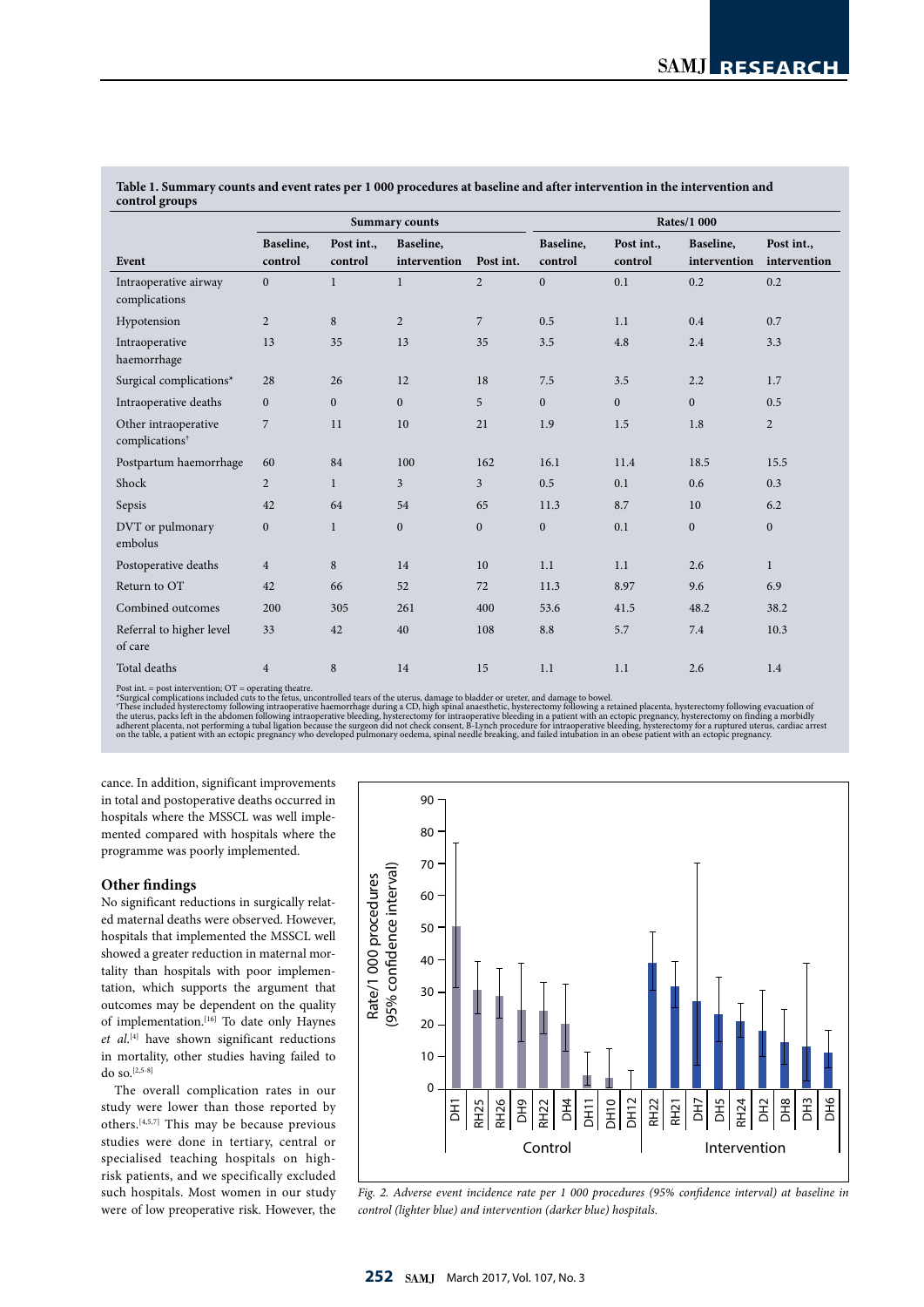complication rates we observed in hospitals where the MSSCL was being well implemented were slightly higher than those found in a large study by Urbach *et al*.<sup>[2]</sup> The significant reduction in overall complication rates in the intervention hospitals in the current study is supported by other studies, [4,7] but this has not been consistently demonstrated.<sup>[2,17]</sup>

Infection rates in the intervention arm of our study were lower than reported in the literature, with De Vries *et al*.<sup>[5]</sup> reporting an infection rate of 4.8% before and 3.3% after intervention, compared with 6.8% before and 6.3% after intervention in the control arm of our study. Similar rates in general surgical patients were reported by Haugen *et al*. [7] Our low sepsis rate may be due to most patients being of low risk, and the practice of routine preoperative use of prophylactic antibiotics. The marginally significant improvement in sepsis rates in the intervention arm is an important finding in our study, as non-pregnancy-related sepsis and pregnancy-related sepsis feature as two of the top five causes of maternal deaths in  $\mathsf{SA}^{[\mathrm{11}]}$  Some authors have reported similar findings when using the SSCL, [5,7,17] while others failed to show any significant differences in surgical site infection, sepsis and septic shock.<sup>[2,8]</sup>

Referrals to a higher level of care increased marginally in the hospitals that implemented the MSSCL, which is considered a positive outcome, as potential problems were identified in the intervention group and action was taken to correct them. The checklist item 'Surgeon, anaesthetist and recovery sister review the key concerns for recovery and management of this patient' serves as a cognitive aid in planning postoperative management. Lubbeke *et al*. [8] also reported that unplanned admission to the ICU improved significantly. Checklist implementation in previous studies occurred in hospitals where patients had high preoperative risks, requiring ICU monitoring as part of the normal standard of care, and this may account for the reduced reporting of this outcome measure in some studies.[4-7]

Unplanned return to the operating theatre was significantly reduced in the intervention arm, and this was also demonstrated by Urbach *et al.*<sup>[2]</sup> However, other studies<sup>[8,17]</sup> did not show similar benefits. Of note, however, is that the Canadian study<sup>[2]</sup> and our study had similar patient and health service profiles, as the majority of patients received operative care from HCWs working in district or community hospitals.

In a systematic review of 21 studies, Borchard *et al*. [18] concluded that the overall compliance rate ranged from 12% to 100%. Key areas that facilitated good implementation were the presence of a checklist champion, effective communication and teamwork, and training of

**Table 2. Change in incidence rate (from baseline) per 1 000 procedures, intervention group v. control from baseline to post intervention**

|                                          |                                  |                                    | IRR (95% CI),           |            | p-value (adjusted |  |
|------------------------------------------|----------------------------------|------------------------------------|-------------------------|------------|-------------------|--|
|                                          |                                  | IRR (95% CI),                      | intervention v.         |            | for multiple      |  |
| Outcome variable                         | IRR (95% CI), control arm        | intervention arm*                  | control                 | $p$ -value | testing)          |  |
| Combined outcomes <sup>†</sup>           | $-12.148$ ( $-9.498 - 15.191$ )  | $-10.001$ ( $-7.983$ - $-12.284$ ) | $0.805(0.706 - 0.917)$  | 0.001      | 0.013             |  |
| Primary outcomes                         |                                  |                                    |                         |            |                   |  |
| Intraoperative<br>deaths                 | $0(0 - -0.487)$                  | $0.477(0.155 - 0.433)$             | NC                      |            |                   |  |
| Postoperative<br>deaths                  | $0.015(0.177 - -0.602)$          | $-1.63$ ( $-0.955 - 2.581$ )       | $0.434(0.105 - 1.806)$  | 0.251      | 0.544             |  |
| Total deaths                             | $0.015(0.177 - -0.602)$          | $-1.153$ ( $-0.612 - 1.975$ )      | $0.655(0.221 - 1.938)$  | 0.444      | 0.722             |  |
| Secondary outcomes                       |                                  |                                    |                         |            |                   |  |
| Airway<br>complications                  | $0.136(0.003 - 0.231)$           | $0.006(0.018 - -0.339)$            | $1.746(0.259 - 11.792)$ | 0.567      | 0.787             |  |
| Hypotension                              | $0.551(0.405 - 0.206)$           | $0.299(0.224 - 0.043)$             | $1.062(0.504 - 2.24)$   | 0.874      | 0.874             |  |
| Intraoperative<br>haemorrhage            | $1.273(1.458 - 0.658)$           | $0.941(1.049 - 0.542)$             | $1.062(0.504 - 2.24)$   | 0.874      | 0.874             |  |
| Surgical<br>complications                | $-3.971 (-2.678 - -5.668)$       | $-0.497$ ( $-0.126 - 1.154$ )      | $0.592(0.323 - 1.085)$  | 0.090      | 0.234             |  |
| Other<br>intraoperative<br>complications | $-0.381(-0.008 - 1.19)$          | $0.158(0.355 - 0.331)$             | $1.154(0.8 - 1.664)$    | 0.443      | 0.722             |  |
| Postpartum<br>haemorrhage                | $-4.664$ $(-3.165 - 6.564)$      | $-2.998(-1.847 - -4.417)$          | $0.916(0.656 - 1.279)$  | 0.605      | 0.787             |  |
| Shock                                    | $-0.4$ ( $-0.061$ - $-1.179$ )   | $-0.267$ ( $-0.055$ - $-0.782$ )   | $0.799(0.078 - 8.15)$   | 0.850      | 0.874             |  |
| Sepsis                                   | $-2.558(-1.414 - -4.108)$        | $-3.764$ ( $-2.701 - -5.098$ )     | $0.619(0.451 - 0.849)$  | 0.003      | 0.017             |  |
| Referral to higher<br>level of care      | $-3.136(-1.974 - -4.705)$        | $2.924(2.39 - 3.18)$               | $1.409(1.066 - 1.862)$  | 0.016      | 0.052             |  |
| Unscheduled<br>return to the OT          | $-2.286$ ( $-1.175$ - $-3.803$ ) | $-2.727(-1.792 - -3.933)$          | $0.719(0.574 - 0.899)$  | 0.004      | 0.017             |  |

CI = confidence interval; NC = not calculable; OT = operating theatre.<br>\*As per protocol/intention to treat (DH1 retained in control arm despite implementing intervention).<br>"Combined outcomes exclude referrals to higher lev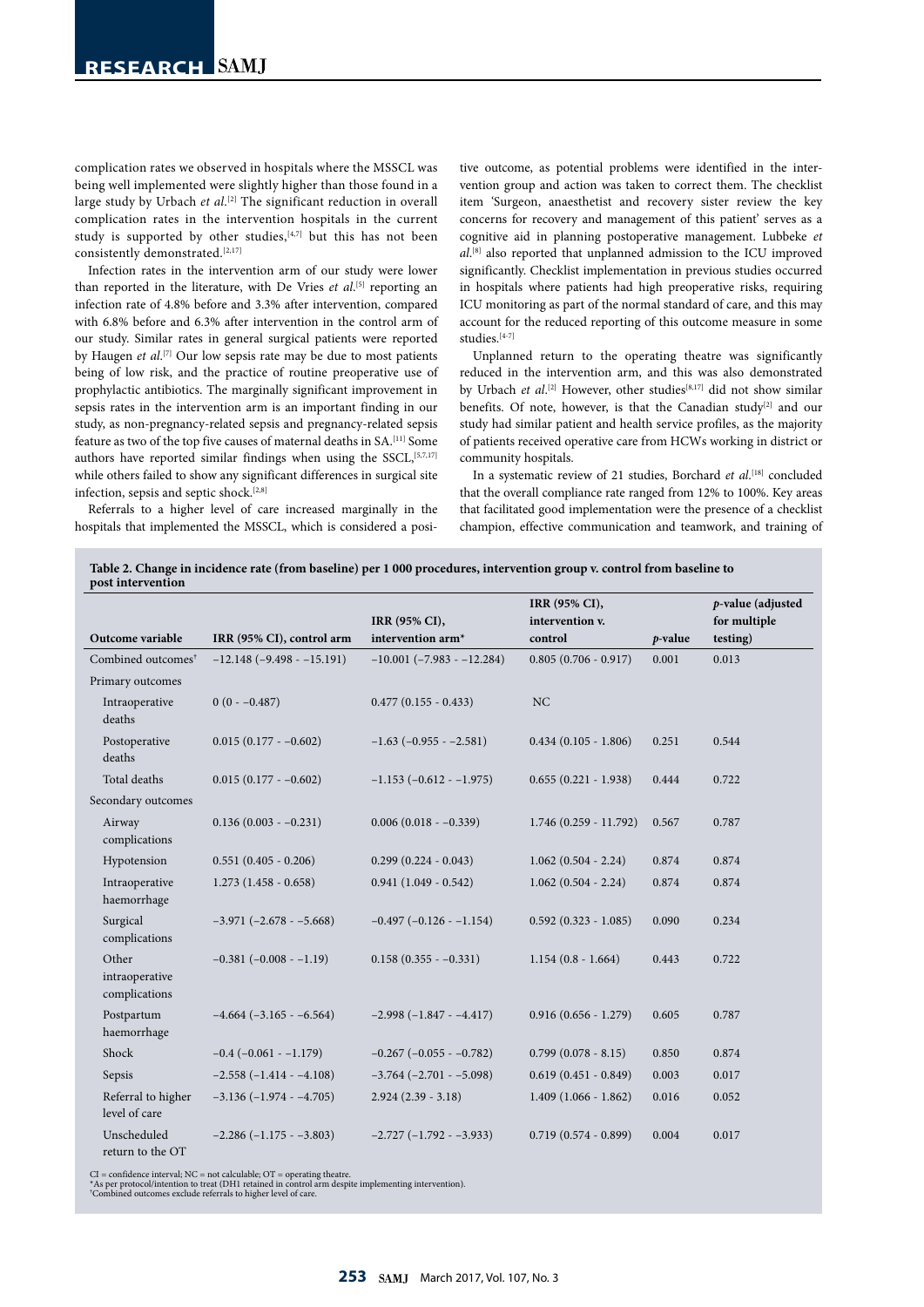

*Fig. 3. Relative risk of intervention v. control according to three defined scenarios. (\*Referral to a higher level of care was inverted to show a reduced incidence of referrals in the control arm relative to the intervention arm, as this was regarded as a positive outcome.)*

the surgical team. Borchard *et al*. [18] reported that most studies were done in HICs. Haynes *et al*. [4] had four sites in LMICs, and six of the safety indicators had compliance rates of 0%, 18.1%, 92.1% and 56.7% at the four hospitals. This translated into mean compliance with all six aspects of the SSCL of 40.5% in LMICs compared with 66% in HICs.<sup>[4]</sup> We handled non-compliance or poor compliance with use of the MSSCL as a confounder and therefore factored it into the subgroup analysis.

## **Study strengths and limitations**

One of the strengths of the study was the emergence of 'checklist champions'. Limitations were that compliance with the MSSCL was not measured and the quality of implementation was based on its correct use, which was established by convenient observation of surgical practice and focus group discussions. For this study, the principal investigator relied on information sourced from operating theatres, postnatal wards, labour wards, highcare units and ICUs. However, a tendency of staff to under-report adverse events may have led to information bias, because this was not included in the final analysis. In addition, we did not take into account the American Society of Anesthesiologists rating of patients, and this could have had an impact on some of the outcomes observed, especially in regional hospitals.

|                                       |                     |            | Poor implementers v. controls                 | Good implementers v. controls |            |                                            |  |
|---------------------------------------|---------------------|------------|-----------------------------------------------|-------------------------------|------------|--------------------------------------------|--|
| Outcome                               | <b>IRR (95% CI)</b> | $p$ -value | $p$ -value (adjusted<br>for multiple testing) | <b>IRR (95% CI)</b>           | $p$ -value | p-value (adjusted<br>for multiple testing) |  |
| Combined outcomes*                    | $0.91(0.78 - 1.06)$ | 0.209      | 0.764                                         | $0.65(0.53 - 0.8)$            | 0.001      | 0.011                                      |  |
| Primary outcomes                      |                     |            |                                               |                               |            |                                            |  |
| Intraoperative deaths                 | NC                  |            |                                               | NC                            |            |                                            |  |
| Postoperative deaths                  | $0.44(0.09 - 2.25)$ | 0.324      | 0.764                                         | $0.09(0.01 - 0.72)$           | 0.023      | 0.084                                      |  |
| Total deaths                          | $0.71(0.15 - 3.36)$ | 0.668      | 0.816                                         | $0.09(0.01 - 0.72)$           | 0.023      | 0.084                                      |  |
| Secondary outcomes                    |                     |            |                                               |                               |            |                                            |  |
| Airway complications                  | NC                  |            |                                               | NC                            |            |                                            |  |
| Hypotension                           | $2.6(0.18 - 38.23)$ | 0.486      | 0.764                                         | $2.96(0.21 - 42.5)$           | 0.424      | 0.643                                      |  |
| Intraoperative haemorrhage            | $1.03(0.38 - 2.78)$ | 0.951      | 0.951                                         | $1.02(0.38 - 2.72)$           | 0.975      | 0.975                                      |  |
| Surgical complications                | $2.11(0.81 - 5.51)$ | 0.128      | 0.704                                         | $0.69(0.24 - 1.96)$           | 0.487      | 0.643                                      |  |
| Other intraoperative<br>complications | $1.43(0.39 - 5.31)$ | 0.592      | 0.814                                         | $1.27(0.29 - 5.57)$           | 0.755      | 0.831                                      |  |
| PPH                                   | $1.17(0.76 - 1.78)$ | 0.476      | 0.764                                         | $0.84(0.49 - 1.44)$           | 0.526      | 0.643                                      |  |
| Shock                                 | NC                  |            |                                               | <b>NC</b>                     |            |                                            |  |
| Sepsis                                | $0.8(0.48 - 1.32)$  | 0.375      | 0.764                                         | $0.76(0.39 - 1.48)$           | 0.417      | 0.643                                      |  |
| Referral to higher level of care      | $1.87(0.98 - 3.58)$ | 0.059      | 0.649                                         | $1.77(0.99 - 3.18)$           | 0.054      | 0.149                                      |  |
| Unscheduled return to the OT          | $0.92(0.54 - 1.56)$ | 0.756      | 0.832                                         | $0.75(0.38 - 1.48)$           | 0.41       | 0.642                                      |  |

CI = confidence interval; NC = not calculable; OT = operating theatre. \*Combined outcomes exclude referrals to higher level of care.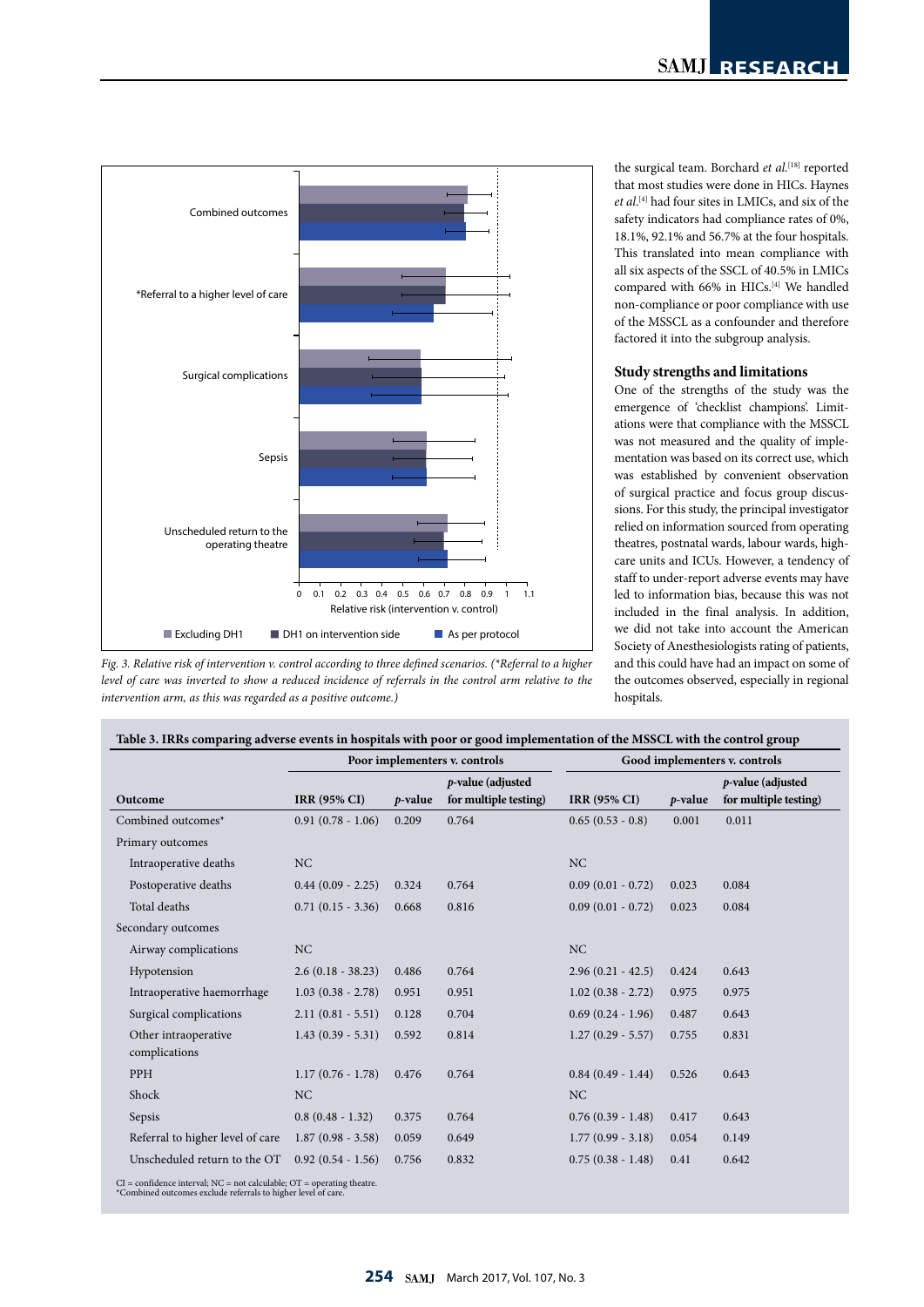## **Conclusions**

Significant improvements in complications associated with maternal surgery were observed in this study, and when the MSSCL was implemented correctly there was also an increased reduction in maternal deaths. The relevance of this in an LMIC is substantial, as the maternal mortality ratio is a reflection of the quality of healthcare rendered by the government to its citizens. Recommendations would be to ensure that the SSCL is individually championed in each healthcare institution.

**Acknowledgements.** The authors acknowledge the assistance of all the HCWs employed by the KZN Department of Health who actively participated in this study.

**Funding.** The study was supported by the following grants: (*i*) The UKZN Medical Education Partnership Initiative (MEPI), Enhancing Training, Research and Education (ENTRÉE) programme (grant no. 5R24TW008863). MEPI is an NIH/PEPFAR-funded grant awarded to UKZN in 2010 that aims to develop or expand and enhance models of medical education in sub-Saharan Africa. (*ii*) The Discovery Foundation awarded one of the authors (MN) the Academic Fellowship Award in 2013.

**Author contributions.** MN was the principal investigator in the study, JM and PG were co-investigators and supervisors, and BS was the biostatistician involved. All authors contributed to the final manuscript.

- 1. Leape LL. The checklist conundrum. N Engl J Med 2014;370(11):1063-1064. [http://dx.doi.org/10.1056/](http://dx.doi.org/10.1056/nejme1315851 ) ne1315851
- 2. Urbach DR, Govindarajan A, Saskin R, Wilton AS, Baxter NN. Introduction of surgical safety checklists in Ontario, Canada. N Engl J Med 2014;370(11):1029-1038. http://dx.doi.org/10.
- 3. Avidan MS, Evers AS. Surgical safety checklists in Ontario, Canada. N Engl J Med 2014;370(24):2350- 2351. http://dx.doi.org/10.3410/f.718308814.793494363
- 4. Haynes AB, Weiser TG, Berry WR, et al. A surgical safety checklist to reduce morbidity and mortality in a global population. N Engl J Med 2009;360(5):491-499. [http://dx.doi.org/10.1016/j.](http://dx.doi.org/10.1016/j.spinee.2010.04.021 ) [spinee.2010.04.021](http://dx.doi.org/10.1016/j.spinee.2010.04.021 )
- 5. De Vries EN, Prins HA, Crolla RM, et al. Effect of a comprehensive surgical safety system on patient outcomes. N Engl J Med 2010;363(20):1928-1937. http://dx.doi.org/10.1056/NEJMsa0911535
- 6. Kwok AC, Funk LM, Baltaga R, et al. Implementation of the World Health Organization surgical safety checklist, including introduction of pulse oximetry, in a resource-limited setting. Ann Surg 2013;257(4):633-639. http://doi.org/10.1097/sla.0b013e3182777fa4
- 7. Haugen A, Søfteland E, Almeland S, et al. Effect of the World Health Organization Checklist on Patient Outcomes. Ann Surg 2015;261(5):821-828. http://dx.doi.org/10.1097/sla.0000000000000716 8. Lubbeke A, Hovaguimian F, Wickboldt N, et al. Effectiveness of the surgical safety checklist
- in a high standard care environment. Med Care 2013;51(5):425-429. [http://dx.doi.org/10.1097/](http://dx.doi.org/10.1097/mlr.0b013e31828d1489 ) [mlr.0b013e31828d1489](http://dx.doi.org/10.1097/mlr.0b013e31828d1489 )
- 9. Weiser TG, Regenbogen SE, Thompson KD, et al. An estimation of the global volume of surgery: A modelling strategy based on available data. Lancet 2008;372(9633):139-144. [http://dx.doi.org/10.1016/]( http://dx.doi.org/10.1016/s0140-6736(08)60878-8 ) [s0140-6736\(08\)60878-8]( http://dx.doi.org/10.1016/s0140-6736(08)60878-8 )
- 10. National Department of Health, South Africa. National Core Standards, a Framework for the Assessment of Health Establishments. Pretoria: NDoH, 2012.
- 11. Pattinson RC, ed. Saving Mothers 2011-2013: The Sixth Report of the National Committee for Confidential Enquiries into Maternal Deaths in South Africa. Pretoria: Government Printer, 2014.
- 12. World Health Organization. Maternal mortality 2016. 4 April 2016. [http://www.who.int/mediacentre/](http://www.who.int/mediacentre/factsheets/fs348/en/ )<br>[factsheets/fs348/en/ \(](http://www.who.int/mediacentre/factsheets/fs348/en/ )accessed 20 June 2016).<br>13. Taljaard M, Donner A, Villar J, et al. Intracluster correlation coeffi
- Survey on Maternal and Perinatal Health: Implications for implementation research. Paediatr Perinat<br>Epidemiol 2008;22(2):117-125. http://dx.doi.org/10.1111/j.1365-3016.2007.00901.x<br>14. Van Ham MAPC, van Dongen PWJ, Mulder
- spective study of intra-operative and postoperative maternal complications of caesarean section during a 10-year period. Eur J Obstet Gynecol Reprod Biol 1997;74(1):1-6. [http://dx.doi.org/10.1016/S0301-](http://dx.doi.org/10.1016/S0301-2115(97)02725-5 )
- [2115\(97\)02725-5](http://dx.doi.org/10.1016/S0301-2115(97)02725-5 ) 15. Campbell MK, Thomson S, Ramsay CR, MacLennan GS, Grimshaw JM. Sample size calculator for cluster randomized trials. Comput Biol Med 2004;34(2):113-125. [http://dx.doi.org/10.1016/s0010-](http://dx.doi.org/10.1016/s0010-4825(03)00039-8 ) [4825\(03\)00039-8](http://dx.doi.org/10.1016/s0010-4825(03)00039-8 )
- 16. Patel J, Ahmed K, Guru KA, et al. An overview of the use and implementation of checklists in surgical specialities – a systematic review. Int J Surg 2014;12(12):1317-1323. [http://dx.doi.org/10.1016/j.](http://dx.doi.org/10.1016/j.ijsu.2014.10.031 )  $1,2014.10.031$
- 17. Rodrigo-Rincon I, Martin-Vizcaino MP, et al. The effects of surgical checklists on morbidity and mortality: A pre- and post-intervention study. Acta Anaesthesiol Scand 2015;59(2):205-214. http:// dx.doi.org/10.1111/aas.12443
- 18. Borchard A, Schwappach DL, Barbir A, Bezzola P. A systematic review of the effectiveness, comp and critical factors for implementation of safety checklists in surgery. Ann Surg 2012;256(6):925-933. http://dx.doi.org/10.1097/sla.0b013e3182682f27

*Accepted 12 September 2016.*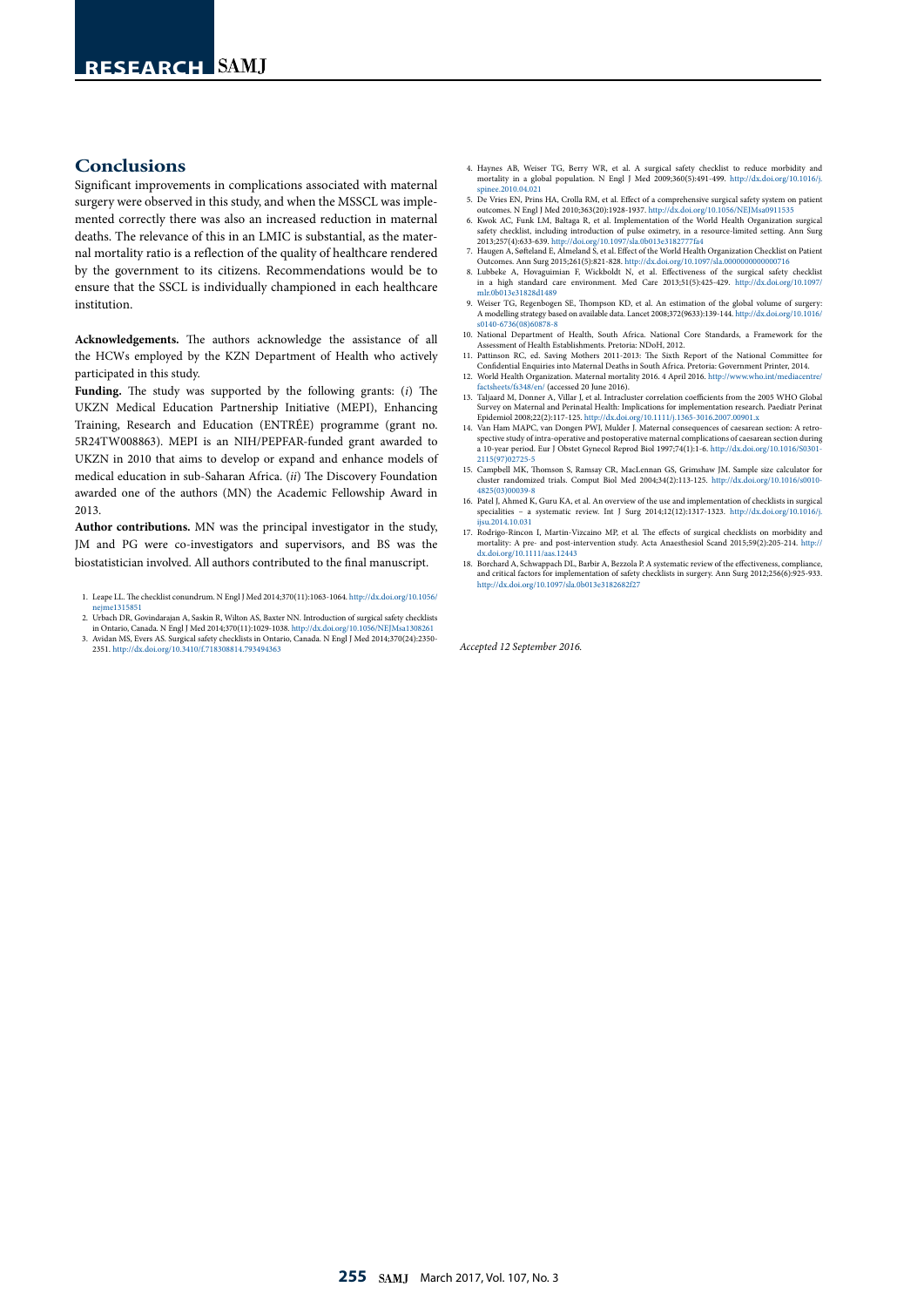## **Appendix 1**



*Stratification and randomisation of study sites. (Health areas in brackets. \*Only one RH in area 3. Stanger Hospital situated geographically closest to area 3.)*